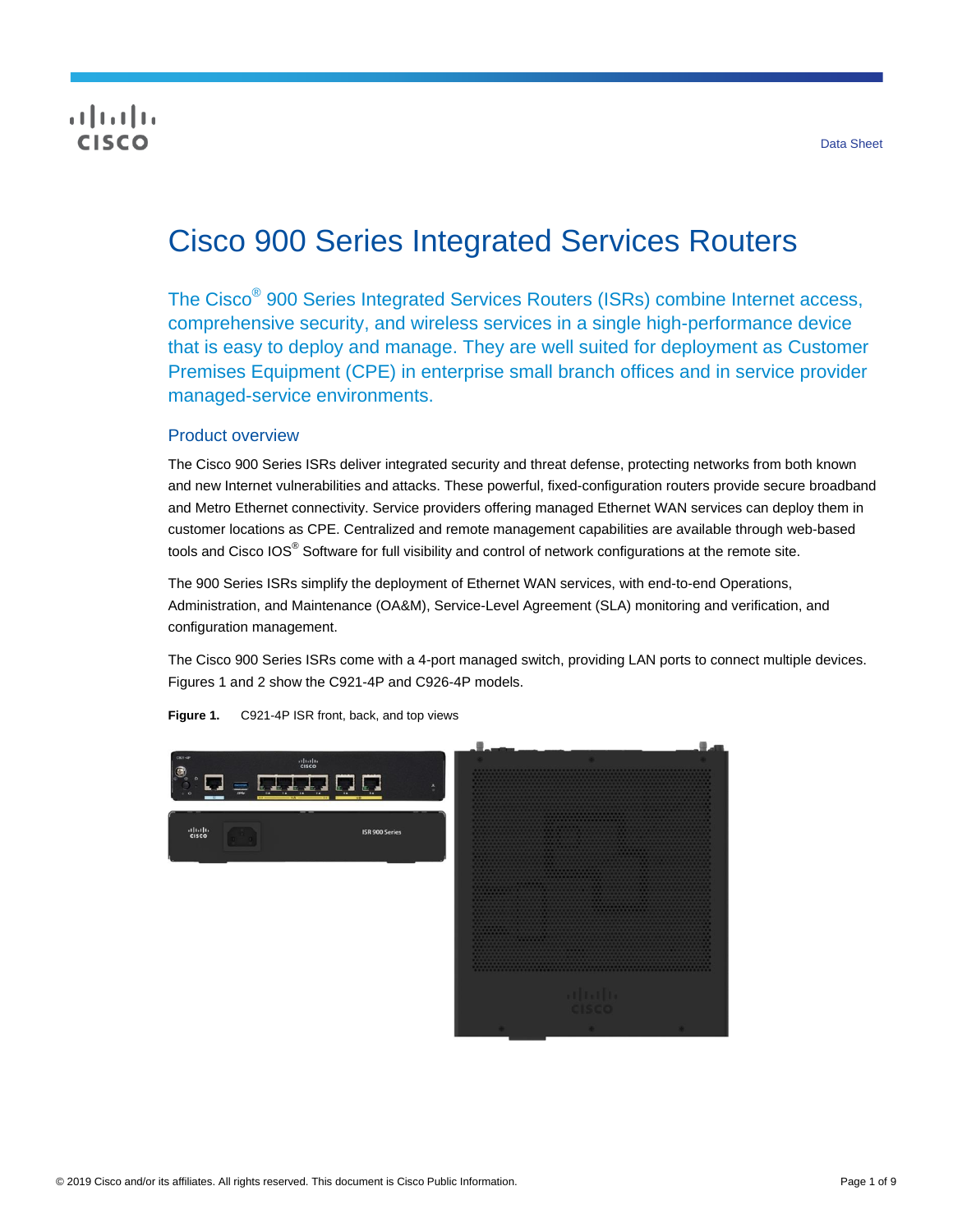**Figure 2.** C926-4P ISR front, back, and top views



| ISR 900 Series | (111111)     |  |
|----------------|--------------|--|
|                |              |  |
|                | <b>CISCO</b> |  |
|                |              |  |
|                |              |  |

## Features and benefits

Table 1 describes some of the business needs enterprises have in branch offices and other edge networking locations and how the Cisco 900 Series ISRs fulfill those requirements.

| Table 1. |  |  |  | How the Cisco 900 Series ISRs address edge networking challenges |
|----------|--|--|--|------------------------------------------------------------------|
|          |  |  |  |                                                                  |

| <b>Business need</b>                                                                               | <b>Features and descriptions</b>                                                                                                                                                                                                                                                                                                                                                                                                                      |
|----------------------------------------------------------------------------------------------------|-------------------------------------------------------------------------------------------------------------------------------------------------------------------------------------------------------------------------------------------------------------------------------------------------------------------------------------------------------------------------------------------------------------------------------------------------------|
| High availability and business continuity                                                          | • Redundant WAN connections for failover protection and load balancing<br>. Dynamic failover protocols such as Virtual Router Redundancy Protocol (VRRP,<br>RFC 2338), Hot Standby Router Protocol (HSRP), and Multigroup HSRP (MHSRP)                                                                                                                                                                                                                |
| Consistent, high application performance levels                                                    | • Can run multiple services simultaneously with no performance degradation<br>• High-performance Intel® x86 2.2-GHz CPU                                                                                                                                                                                                                                                                                                                               |
| Risk mitigation with multilevel security                                                           | • Network perimeter security with integrated application inspection firewall<br>• Data privacy through high-speed IP Security (IPsec) Triple Data Encryption<br>Standard (3DES) and Advanced Encryption Standard (AES) encryption<br>• Enforced security policy with intrusion prevention<br>• Security hardware acceleration<br>• FlexVPN<br>• Next-generation encryption for secure network communications systems, reliable<br>for the next decade |
| Feature consolidation for real estate, Capital<br>Expenditures (CapEx), and management savings     | • Supports LAN connections                                                                                                                                                                                                                                                                                                                                                                                                                            |
| Unified control of wired and wireless networks from<br>a common console for streamlined operations | • Simplifies and centralizes configuration and management of wireless and wireline<br>devices                                                                                                                                                                                                                                                                                                                                                         |
| Remote configuration and management to keep local<br><b>IT staff lean</b>                          | • Supports separate console ports                                                                                                                                                                                                                                                                                                                                                                                                                     |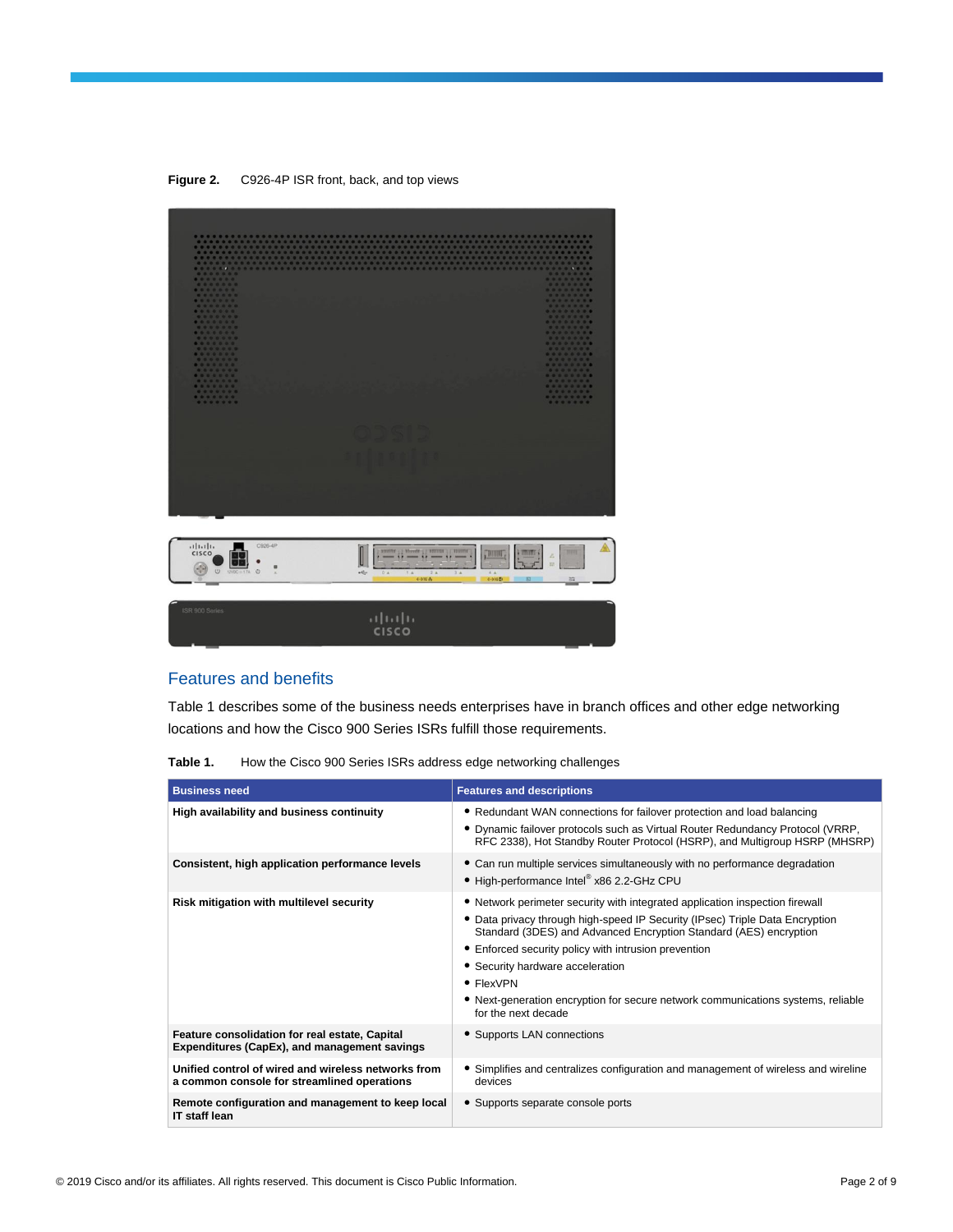## Platform support

Table 2 describes the interfaces and integrated capabilities supported by each of the Cisco 900 Series ISR models.

| Table 2. | Platform support |  |
|----------|------------------|--|
|          |                  |  |

| <b>Model</b> | <b>WAN interfaces</b>           | <b>LAN</b> interfaces    | <b>Integrated USB 2.0</b> |
|--------------|---------------------------------|--------------------------|---------------------------|
| C921-4P      | 2 ports Gigabit Ethernet (GE)   | 4-port GE managed switch | Yes                       |
| C931-4P      | 2 ports GE                      | 4-port GE managed switch | Yes                       |
| C927-4P      | port GE and 1 VADSL (Annex A)   | 4-port GE managed switch | Yes                       |
| C926-4P      | port GE and 1 VADSL (Annex B/J) | 4-port GE managed switch | Yes                       |
| C927-4PM     | port GE and 1 VADSL (Annex M)   | 4-port GE managed switch | Yes                       |

## Product specifications

Table 3 shows Cisco IOS Software features and general system specifications for the 900 Series ISRs.

| Table 3.                  | Cisco IOS Software features and system specifications                                                                                                                                                                                                                                                                                                                                                                                                                                                                                                                                                                                                                                                                                                                                                                                                           |
|---------------------------|-----------------------------------------------------------------------------------------------------------------------------------------------------------------------------------------------------------------------------------------------------------------------------------------------------------------------------------------------------------------------------------------------------------------------------------------------------------------------------------------------------------------------------------------------------------------------------------------------------------------------------------------------------------------------------------------------------------------------------------------------------------------------------------------------------------------------------------------------------------------|
| Feature                   | <b>Specification</b>                                                                                                                                                                                                                                                                                                                                                                                                                                                                                                                                                                                                                                                                                                                                                                                                                                            |
| <b>Cisco IOS Software</b> |                                                                                                                                                                                                                                                                                                                                                                                                                                                                                                                                                                                                                                                                                                                                                                                                                                                                 |
| IP and IP services        | • Routing Information Protocol Versions 1 and 2 (RIPv1 and RIPv2)<br>• Generic Routing Encapsulation (GRE) and Multipoint GRE (MGRE)<br>• Cisco Express Forwarding<br>• Standard 802.1d Spanning Tree Protocol<br>• Layer 2 Tunneling Protocol (L2TP)<br>• L2TP Version 3 (L2TPv3)<br>• Network Address Translation (NAT)<br>• Dynamic Host Configuration Protocol (DHCP) server, relay, and client<br>• Dynamic DNS<br>• DNS Proxy<br>• DNS Spoofing<br>• Access Control Lists (ACLs)<br>• IPv4 and IPv6 multicast<br>• Open Shortest Path First (OSPF)<br>• Border Gateway Protocol (BGP)<br>• Performance Routing (PfR)<br>• Enhanced Interior Gateway Routing Protocol (EIGRP)<br>• Virtual Route Forwarding (VRF) Lite<br>• Next Hop Resolution Protocol (NHRP)<br>• Bidirectional Forwarding Detection (BFD)<br>. Web Cache Communication Protocol (WCCP) |
| <b>xDSL</b>               | • True Multimode VDSL2 and ADSL2+ over Annex A, B, J, and M, including traditional G.DMT and T1.413<br>• World-class interoperability with industry-standard DSL Access Multiplexer (DSLAM) chipsets<br>• Highest field reliability with Impulse Noise Protection (INP) over Repetitive Electrical Impulse Noise (REIN) and<br>single isolated impulse noise (SHINE), extended INP delay, G.INP, physical layer retransmission, Seamless<br>Rate Adaptation (SRA), and Bitswap<br>• VDSL2 Persistent Storage Device (PSD) profiles up to 17a/b with support for spectral shaping                                                                                                                                                                                                                                                                                |

● VDSL2 vectoring to offer blazing fiber speeds over copper

● Remote management with TR069 and CWMP ● Investment protection with Gigabit Ethernet

| Table 3. |  |  | Cisco IOS Software features and system specifications |
|----------|--|--|-------------------------------------------------------|
|          |  |  |                                                       |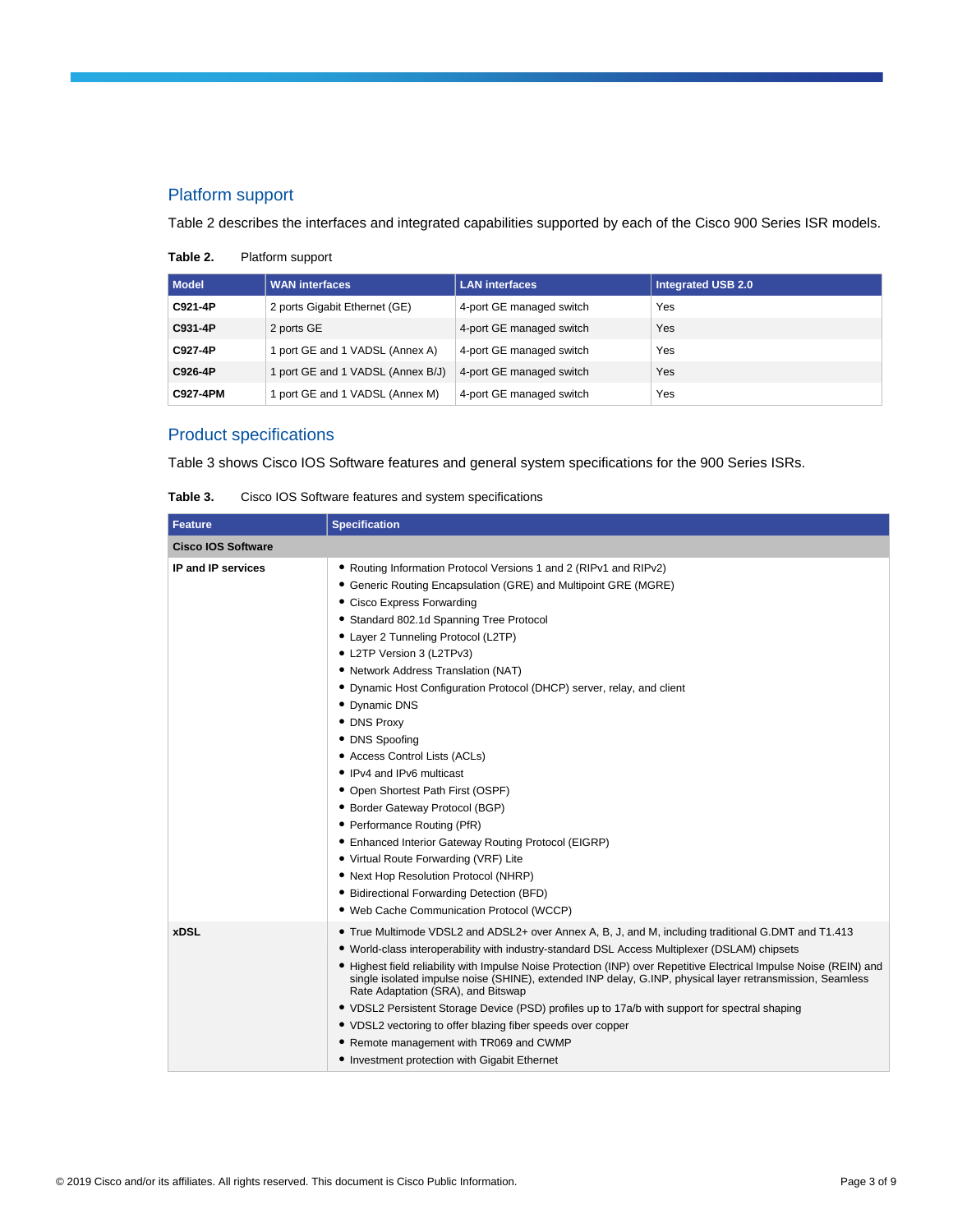| <b>Feature</b>                  | <b>Specification</b>                                                                                                                                                                                                                                                                                                                                                                                                                                                                                                                                                                                                                                                                                                                                                                                                                                                                                                                                                                                                                          |
|---------------------------------|-----------------------------------------------------------------------------------------------------------------------------------------------------------------------------------------------------------------------------------------------------------------------------------------------------------------------------------------------------------------------------------------------------------------------------------------------------------------------------------------------------------------------------------------------------------------------------------------------------------------------------------------------------------------------------------------------------------------------------------------------------------------------------------------------------------------------------------------------------------------------------------------------------------------------------------------------------------------------------------------------------------------------------------------------|
| <b>Switch features</b>          | • Auto Media Device In/Media Device Cross Over (MDI-MDX)<br>• 25 802.1Q VLANs<br>• MAC filtering<br>• Switched Port Analyzer (SPAN)<br>• Storm control<br>• Smart ports<br>• Secure MAC address<br>• Internet Group Management Protocol Version 3 (IGMPv3) snooping<br>• 802.1X                                                                                                                                                                                                                                                                                                                                                                                                                                                                                                                                                                                                                                                                                                                                                               |
| <b>Security features</b>        | Secure connectivity:<br>• Secure Sockets Layer (SSL) VPN for secure remote access<br>• Hardware-accelerated DES, 3DES, AES 128, AES 192, and AES 256<br>• Public-Key-Infrastructure (PKI) support<br>• 50 IPsec tunnels<br>• Cisco Easy VPN client and server<br>• NAT transparency<br>• Dynamic Multipoint VPN (DMVPN)<br>• Tunnel-less Group Encrypted Transport VPN (GET VPN)<br>• VRF-aware IPsec<br>• IPsec over IPv6<br>• Adaptive control technology<br>• Session Initiation Protocol (SIP) application-layer gateway<br>• Cisco IOS Firewall:<br>• Zone-based policy firewall<br>○ VRF-aware stateful inspection routing firewall<br><sup>o</sup> Stateful inspection transparent firewall<br>• Advanced application inspection and control<br>• HTTPS, FTP, and Telnet Authentication Proxy<br>• Dynamic and static port security<br>• Firewall stateful failover<br>• VRF-aware firewall<br>• Cisco IOS Software black and white lists<br>• Control plane policing<br>• Flexible packet matching<br>• Network foundation protection |
| <b>Quality of Service (QoS)</b> | • Low-Latency Queuing (LLQ)<br>• Weighted Fair Queuing (WFQ)<br>• Class-Based WFQ (CBWFQ)<br>• Class-Based Traffic Shaping (CBTS)<br>• Class-Based Traffic Policing (CBTP)<br>• Policy-Based Routing (PBR)<br>· Class-Based QoS MIB<br>• Class of Service (CoS)-to-Differentiated Services Code Point (DSCP) mapping<br>• Class-Based Weighted Random Early Detection (CBWRED)<br>• Network-Based Application Recognition (NBAR)<br>• Link Fragmentation and Interleaving (LFI)<br>• Resource Reservation Protocol (RSVP)<br>• Real-Time Transport Protocol (RTP) header compression (cRTP)<br>• Differentiated Services (DiffServ)<br>• QoS preclassify and prefragmentation<br>• Hierarchical QoS (HQoS)                                                                                                                                                                                                                                                                                                                                    |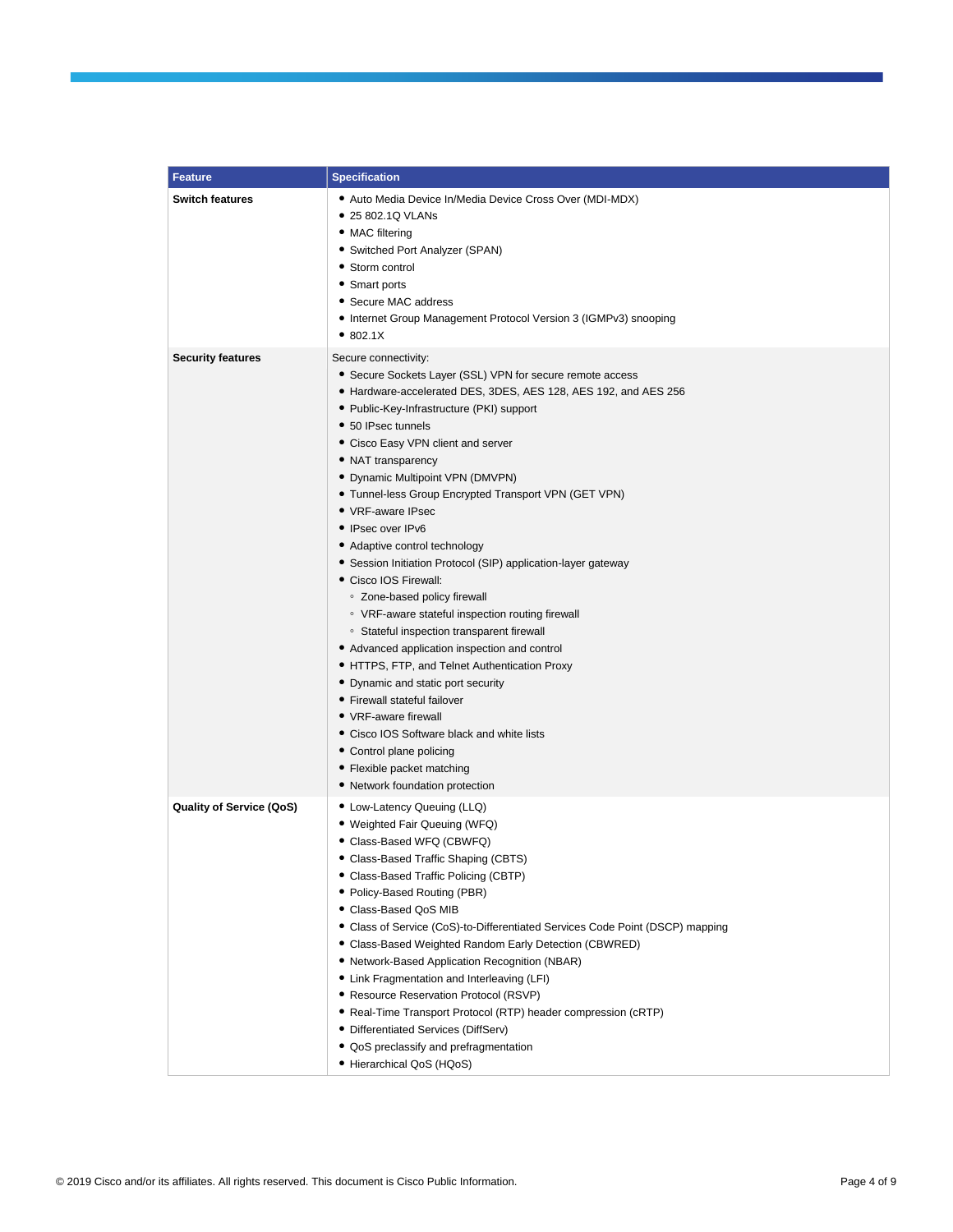| <b>Feature</b>                        | <b>Specification</b>                                                                                                                                                                                                                                                                                                                                                                                                                                                                                                |  |  |
|---------------------------------------|---------------------------------------------------------------------------------------------------------------------------------------------------------------------------------------------------------------------------------------------------------------------------------------------------------------------------------------------------------------------------------------------------------------------------------------------------------------------------------------------------------------------|--|--|
| <b>Management</b>                     | • Cisco Configuration Professional<br>• Cisco Configuration Express<br>• Cisco Configuration Engine support<br>• Cisco AutoInstall<br>• Cisco IP Service-Level Agreement (IP SLA)<br>• Cisco IOS Embedded Event Manager (EEM)<br>• CiscoWorks<br>• Cisco Security Manager<br>• Telnet, Simple Network Management Protocol Version 3 (SNMPv3), Secure Shell (SSH) Protocol, Command-<br>Line Interface (CLI), and HTTP management<br>• RADIUS and TACACS+<br>• Cisco Next Generation Plug-and-Play (NG PnP) Protocol |  |  |
| <b>High availability</b>              | • Virtual Router Redundancy Protocol (VRRP) (RFC 2338)<br>$\bullet$ HSRP<br>• MHSRP                                                                                                                                                                                                                                                                                                                                                                                                                                 |  |  |
| <b>Metro Ethernet</b>                 | • Ethernet OA&M<br>• Ethernet Local Management Interface (E-LMI)<br>• IP SLA for Ethernet                                                                                                                                                                                                                                                                                                                                                                                                                           |  |  |
| IP <sub>v6</sub>                      | • IPv6 addressing architecture<br>• IPv6 name resolution<br>• IPv6 statistics<br>• IPv6 translation: Transport packets between IPv6-only and IPv4-only endpoints (NAT-Protocol Translation)<br>• Internet Control Message Protocol Version 6 (ICMPv6)<br>• IPv6 DHCP<br>• OSPFv3<br>$\bullet$ BGP4+<br>• IPv6 Path Maximum Transmission Unit (PMTU)<br>• IPv6 neighbor discovery<br>• IPv6 stateless address autoconfiguration (SLAAC)<br>• IPv6 multicast routing                                                  |  |  |
| Application visibility and<br>control | $\bullet$ NBAR2<br>• Flexible NetFlow (FNF)<br>• Performance Agent                                                                                                                                                                                                                                                                                                                                                                                                                                                  |  |  |
| Number of recommended<br>users        | • 50                                                                                                                                                                                                                                                                                                                                                                                                                                                                                                                |  |  |
| Default and maximum DRAM              | • Default 1 GB                                                                                                                                                                                                                                                                                                                                                                                                                                                                                                      |  |  |
| Default and maximum flash<br>memory   | • 2 GB on all Cisco 900 Series ISR models; not upgradable                                                                                                                                                                                                                                                                                                                                                                                                                                                           |  |  |
| <b>WAN</b>                            | • Refer to Table 2 for details                                                                                                                                                                                                                                                                                                                                                                                                                                                                                      |  |  |
| <b>LAN switch</b>                     | • Refer to Table 2 for details                                                                                                                                                                                                                                                                                                                                                                                                                                                                                      |  |  |
| Separate console ports                | $\bullet$ RJ-45                                                                                                                                                                                                                                                                                                                                                                                                                                                                                                     |  |  |
| <b>USB 2.0</b>                        | • One USB 2.0 Type A port<br><b>Note:</b> USB 2.0 ports cannot be used for connecting external devices other than those specified at:<br>https://www.cisco.com/en/US/prod/collateral/modules/ps6247/product data sheet0900aecd80232473.html.                                                                                                                                                                                                                                                                        |  |  |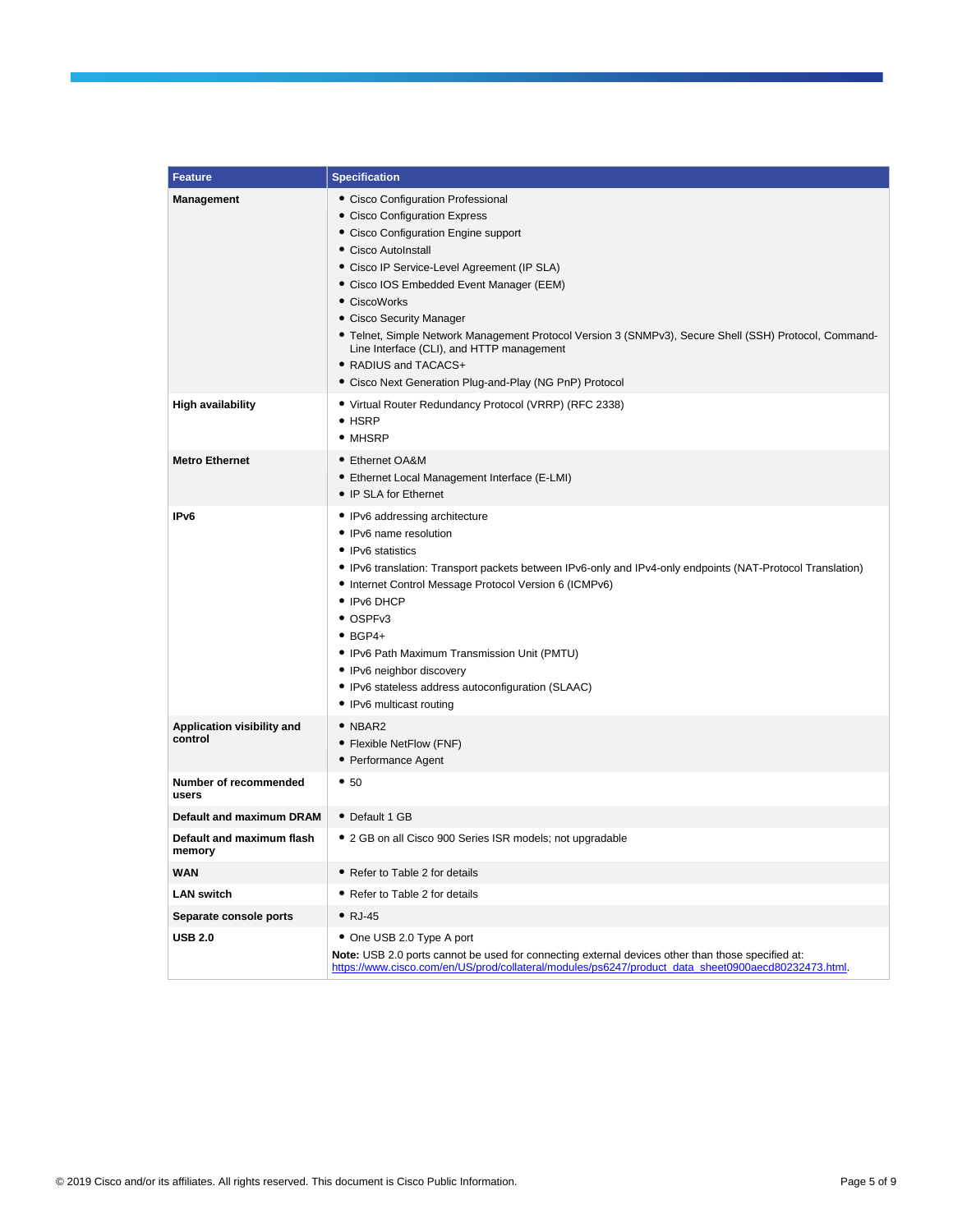| <b>Feature</b>                           | <b>Specification</b>                                                                                                                                                                                                                                                                                                                                                                                                                                                                                                                                                                                                                                                                               |
|------------------------------------------|----------------------------------------------------------------------------------------------------------------------------------------------------------------------------------------------------------------------------------------------------------------------------------------------------------------------------------------------------------------------------------------------------------------------------------------------------------------------------------------------------------------------------------------------------------------------------------------------------------------------------------------------------------------------------------------------------|
| <b>Physical dimensions</b><br>and weight | Weight: 2.65 lb (1.20 kg) maximum<br>Dimensions:<br>• C921-4P and C931-4P<br>∘ H x W x D = 1.70 x 9.0 x 9.5 in. $(4.32 \times 22.86 \times 24.13 \text{ cm})$ (includes rubber feet)<br>• C927-4P, C927-4PM, and C926-4P<br>• H x W x D = 1.10 x 10.20 x 7.00 in. (2.80 x 25.91 x 17.78 cm) (includes rubber feet)                                                                                                                                                                                                                                                                                                                                                                                 |
| Power supply                             | Power specifications:<br>• AC input voltage: Universal 100 to 240 VAC<br>• Frequency: 50 to 60 Hz<br>• Internal power supply (C921-4P and C931-4P only)<br>• External power adapter (C927-4P, C927-4PM, and C926-4P only): 12 VDC; 30 W                                                                                                                                                                                                                                                                                                                                                                                                                                                            |
| Approvals and compliance                 | Safety:<br>• IEC 60950-1<br>$\bullet$ UL 60950-1<br>• CAN/CSA C22.2 No. 60950-1<br>• EN 60950-1<br>• AS/NZS 60950.1<br>• Class I Equipment (C921-4P and C931-4P only)<br>• Class III Equipment (C927-4P, C927-4PM, and C926-4P only)<br>Emissions:<br>• 47 CFR Part 15: 2006<br>© CISPR22: Edition 6.0: 2008<br>© CNS13438: 2006<br>© EN 300 386 V1.6.1<br>$\circ$ EN 55032<br>• EN61000-3-2: 2006 [+ amd 1 & 2]<br>© EN61000-3-3: 2008<br>○ ICES-003 Issue 5: 2012<br>∘ KN 22: 2009<br>• TCVN 7189: 2009<br>• VCCI: V-3/2012.04<br>Immunity:<br>• CISPR24: 2010 [+ amd 1 & 2]<br>$\degree$ EN300386: V1.6.1<br>$\degree$ EN55024: 2010<br>• EN61000-6-1: 2007<br>∘ KN24: 2011<br>○ TCVN 7317:2003 |
| Environmental<br>operating range         | • Nonoperating temperature: -40° to 158°F (-40° to 70°C)<br>• Nonoperating humidity: 5% to 95% relative humidity (noncondensing)<br>• Nonoperating altitude: 0 to 15,000 ft (0 to 4570 m)<br>• Operating temperature:<br>○ C921-4P and C931-4P: 0° to 50°C (de-rate 1°C per 1000-ft increase in altitude)<br>© C927-4P, C926-4P, and C927-4PM: 0° to 45°C (de-rate 1°C per 1000-ft increase in altitude)<br>• Operating humidity: 5% to 95% relative humidity (noncondensing)<br>• Operating altitude: 0 to 10,000 ft (0 to 3000 m)                                                                                                                                                                |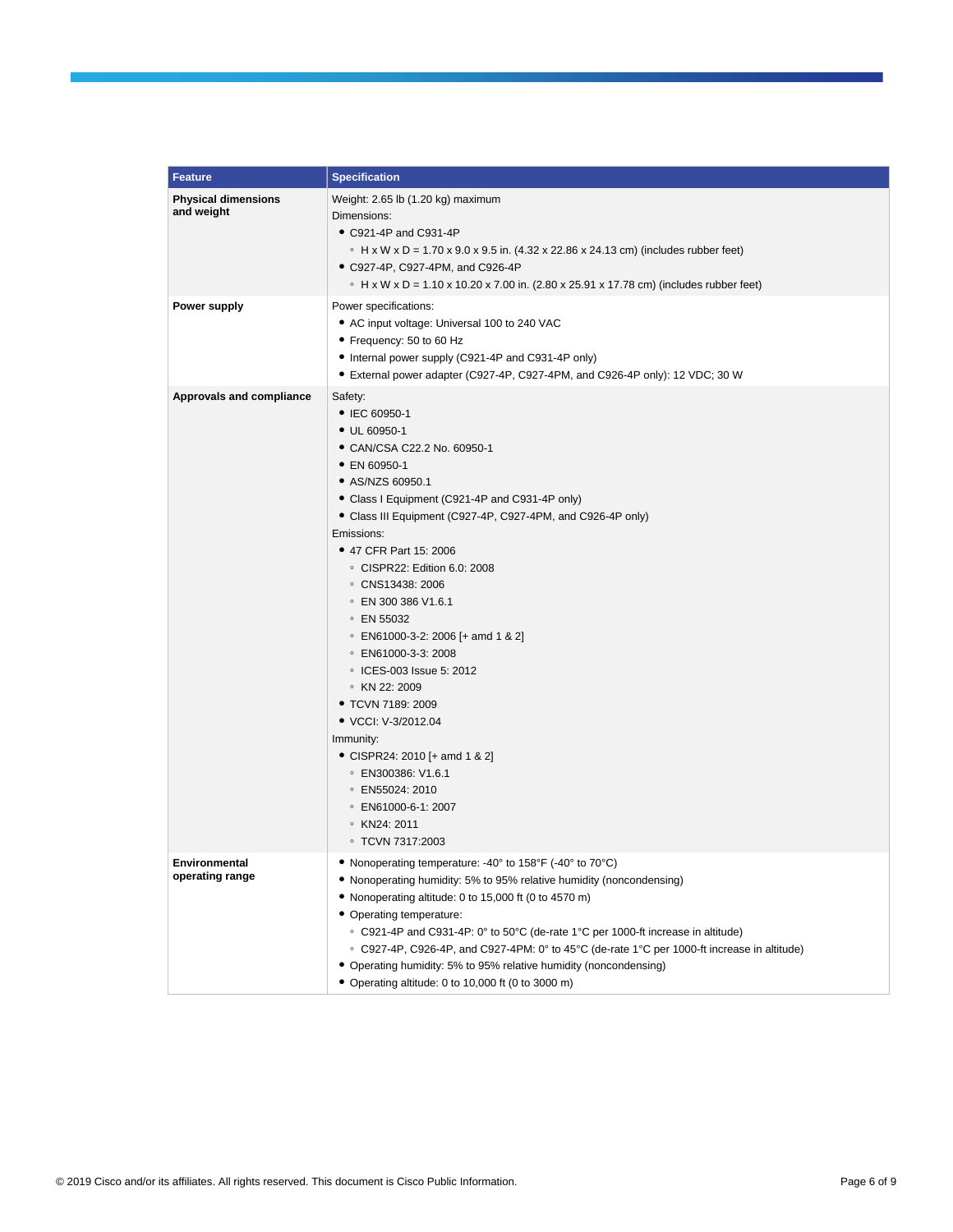## Cisco IOS Software licensing and packaging

## **Cisco IOS Universal image**

A single Cisco IOS Universal image encompassing all functions is delivered with the platform. Advanced features can be enabled simply by activating a software license on the Universal image. Technology packages and feature licenses, enabled through right-to-use licenses, simplify software delivery and decrease the operational costs of deploying new features.

Three major technology licenses are available on the Cisco 900 Series; these licenses can be activated through the Cisco software activation process identified a[t https://www.cisco.com/go/sa.](https://www.cisco.com/go/sa) The following licenses are available:

- IP Base: This technology package is the default.
- Application Experience (APP): This license includes data and application performance features.
- Security (SEC) or Security with No Payload Encryption (SEC-NPE): This license includes features for securing network infrastructure.

Table 4 lists the part numbers and features for each of the licenses. Table 5 lists the part numbers for the software images.

| Part number                           | <b>Bundle</b>                       | <b>Features</b>                                                                                                                                                                                                     |
|---------------------------------------|-------------------------------------|---------------------------------------------------------------------------------------------------------------------------------------------------------------------------------------------------------------------|
| <b>SL-900-IPB</b>                     | IP Base (default)                   | Routing protocols, ACL, NAT, QoS, BFD, VRF Lite, IP SLA Responder                                                                                                                                                   |
| $SL-900-APP(=)$                       | <b>Application Experience (APP)</b> | IP Base + advanced networking protocols: L2TPv3, MPLS<br>Application Experience: PfRv3, NBAR2, AVC, IP SLA Initiator<br>Hybrid Cloud Connectivity: LISP, Virtual Private LAN Services (VPLS), Ethernet<br>over MPLS |
| $SL-900-SEC(=)$<br>$SL-900-SECNPE(=)$ | Security (SEC)                      | IP Base + Advanced Security: Zone-based firewall, IPsec VPN, DMVPN,<br>FlexVPN, GET VPN, SSL VPN<br>Provides up to 250-Mbps IPsec performance                                                                       |

#### **Table 4.** Licenses

#### **Table 5.** Software images

| <b>Part number</b>      | <b>Description</b>                                                                    |
|-------------------------|---------------------------------------------------------------------------------------|
| Router software images  |                                                                                       |
| SISR900UK9-1583MB(=)    | C900-universalk9-mz: Universal image for C921-4P, C931-4P, C927-4P, C927-4PM, C926-4P |
| SISR900NPEUK9-1583MB(=) | Cisco 900 ISR Universal image and non-payload encryption image                        |

## Ordering information

Table 6 lists the part numbers and Cisco IOS Software image details for each of the Cisco 900 Series ISR models. To place an order, visit th[e Cisco Ordering Home Page.](https://www.cisco.com/web/ordering/root/index.html) To download software, visit th[e Cisco Software Center.](https://software.cisco.com/download/navigator.html)

**Table 6.** Product part numbers and software images

| <b>Part number</b>          | <b>Product description</b>                                            |  |
|-----------------------------|-----------------------------------------------------------------------|--|
| Integrated services routers |                                                                       |  |
| C921-4P                     | Cisco 921 Gigabit Ethernet security router with internal power supply |  |
| C931-4P                     | Cisco 931 Gigabit Ethernet security router with internal power supply |  |
| C927-4P                     | Cisco 927 Gigabit Ethernet security router with VDSL/ADSL2+ Annex A   |  |
| C927-4PM                    | Cisco 927 Gigabit Ethernet security router with VDSL/ADSL2+ Annex M   |  |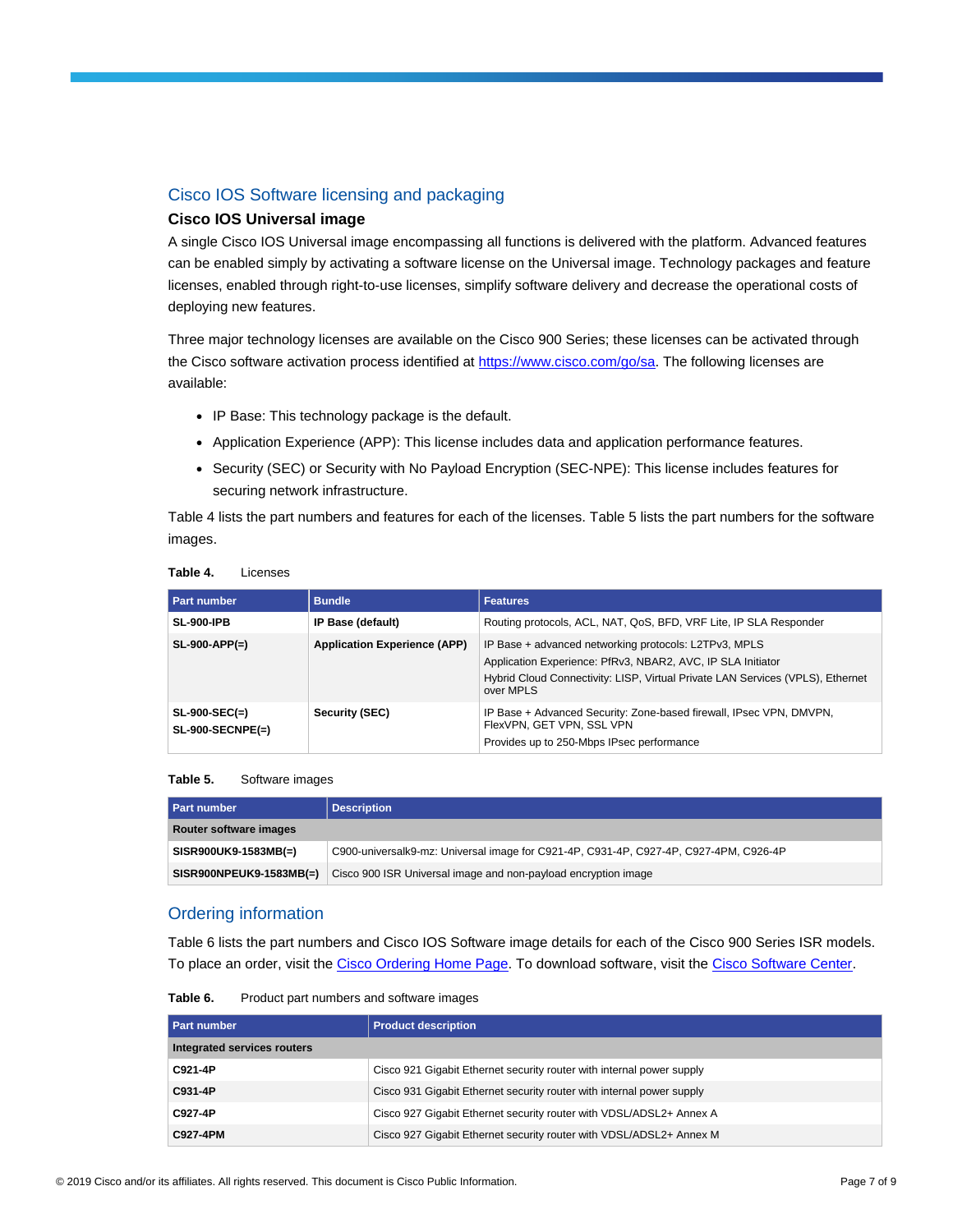| <b>Part number</b>                                                                                                                                                                                              | <b>Product description</b>                                                   |
|-----------------------------------------------------------------------------------------------------------------------------------------------------------------------------------------------------------------|------------------------------------------------------------------------------|
| C926-4P                                                                                                                                                                                                         | Cisco 926 Gigabit Ethernet security router with VDSL/ADSL2+ Annex B/J        |
| • Cisco C921-4P and C931-4P are supported only on Cisco IOS Software Release 15.8(3)Mb and later<br>• Cisco C927-4P, C927-4PM, and C926-4P are supported only on Cisco IOS Software Release 15.8(3)M1 and later |                                                                              |
| <b>Mount kits</b>                                                                                                                                                                                               |                                                                              |
| ACS-900-RM-19                                                                                                                                                                                                   | Rack-mount kit for 900 Series ISRs [Only for C921-4P, C931-4P]               |
| <b>ACS-900-DM</b>                                                                                                                                                                                               | Under-the-desk mount kit for all 900 Series ISRs [Only for C921-4P, C931-4P] |

For additional information and details about Cisco IOS Software licensing and packaging on the 900 Series, please visit:

[https://www.cisco.com/c/en/us/support/routers/900-series-integrated-services-routers-isr/products-licensing](https://www.cisco.com/c/en/us/support/routers/900-series-integrated-services-routers-isr/products-licensing-information-listing.html)[information-listing.html](https://www.cisco.com/c/en/us/support/routers/900-series-integrated-services-routers-isr/products-licensing-information-listing.html)

For the Cisco 900 Series ISR Hardware and Software Installation Guide, go to:

[https://www.cisco.com/c/en/us/support/routers/900-series-integrated-services-routers-isr/products-installation](https://www.cisco.com/c/en/us/support/routers/900-series-integrated-services-routers-isr/products-installation-guides-list.html)[guides-list.html](https://www.cisco.com/c/en/us/support/routers/900-series-integrated-services-routers-isr/products-installation-guides-list.html)

[https://www.cisco.com/c/en/us/support/routers/900-series-integrated-services-routers-isr/products-installation-and](https://www.cisco.com/c/en/us/support/routers/900-series-integrated-services-routers-isr/products-installation-and-configuration-guides-list.html)[configuration-guides-list.html](https://www.cisco.com/c/en/us/support/routers/900-series-integrated-services-routers-isr/products-installation-and-configuration-guides-list.html)

## Cisco and partner services

Services from Cisco and our certified partners can help you reduce the cost and complexity of branch-office deployments. We have the depth and breadth of experience across technologies to architect a blueprint for a branch-office solution to meet your company's needs. Planning and design services align technology with business goals and can increase the accuracy, speed, and efficiency of deployment. Technical services help maintain operational health, strengthen software application functions, solve performance problems, and lower expenses. Optimization services are designed to continually improve performance and help your team succeed with new technologies. For more information, visit [https://www.cisco.com/go/services.](https://www.cisco.com/go/services)

Cisco Smart Net Total Care® technical support for the 900 Series ISRs is available on a one-time or annual contract basis. Support options range from help-desk assistance to proactive, onsite consultation. All support contracts include:

- Major Cisco IOS Software updates in protocol, security, bandwidth, and feature improvements
- Full access rights to Cisco.com technical libraries for technical assistance, electronic commerce, and product information
- 24-hour access to the industry's largest dedicated technical support staff